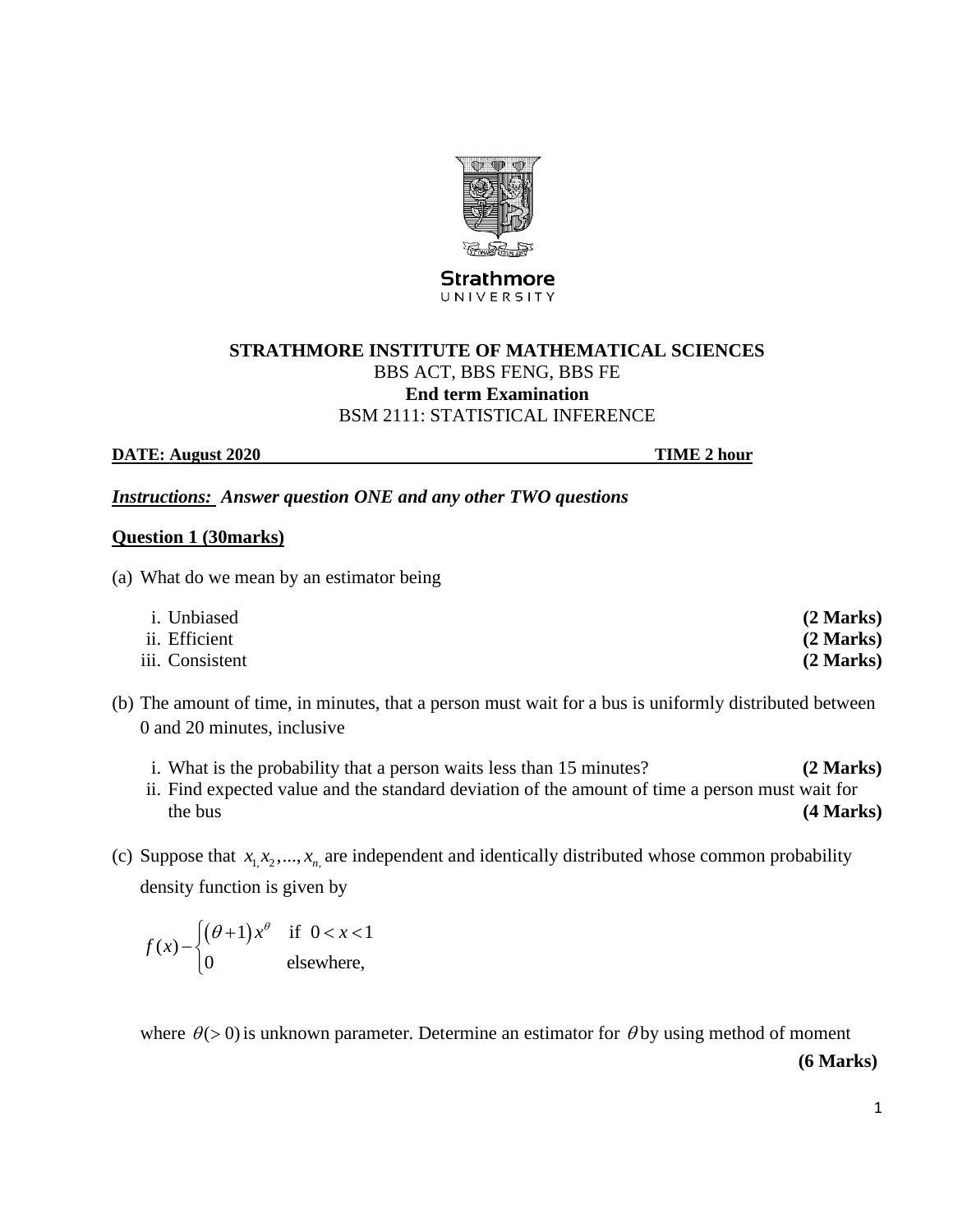(a) Suppose that  $y_1, y_2, ..., y_n$  are a random sample with a common density depending on a parameter  $\theta$ . Suppose further that  $\theta_1$  and  $\theta_2$  are both unbiased estimators of  $\theta$  based on  $y_1, y_2, ..., y_n$  and that

$$
Eff(\theta_1, \theta_2) = \frac{Var(\theta_2)}{Var(\theta_1)} = \frac{2n^3 + 5n + 1}{2n^3 + n^2 - 1}
$$

Which estimator is preferred? (2 **Marks**)

- (d) In order to estimate the proportion of students who graduate within six years, the administration at a private university examined the records of 600 randomly selected students who entered the university six years ago, and found that 312 had graduated. Assuming that the sample is sufficiently large, construct a 98% confidence interval for the six-year graduation rate **(5 Marks)**
- (e) An economist wishes to estimate, with a 95% confidence interval, the yearly income of welders with at least five years experience to within \$1,000. He estimates that the range of incomes is no more than \$24,000, so using the Empirical Rule he estimates the population standard deviation to be about one-sixth as much, or about \$4,000. Find the estimated minimum sample size required. **(3 Marks)**
- (f) A two-sided test of  $H0:µ=0$  yields a P-value of 0.04. Will the 99% confidence interval for μ include 0? Explain your reasoning. **(2 Marks)**

### **Question 2 (20 marks)**

- (a) State without proof the central limit theorem **(2 Marks)**
- (b) A travelling salesman makes a sale on 55% of his calls on regular customers. He makes 5 sales calls each day.
	- i. Construct the probability distribution of X, the number of sales made each day. **(2 Marks)**
	- ii. Find the probability that, on a randomly selected day, the salesman will make a sale. **(4 Marks)**
	- iii. Assuming that the salesman makes 20 sales calls per week, find the mean and standard deviation of the number of sales made per week **(4 Marks)**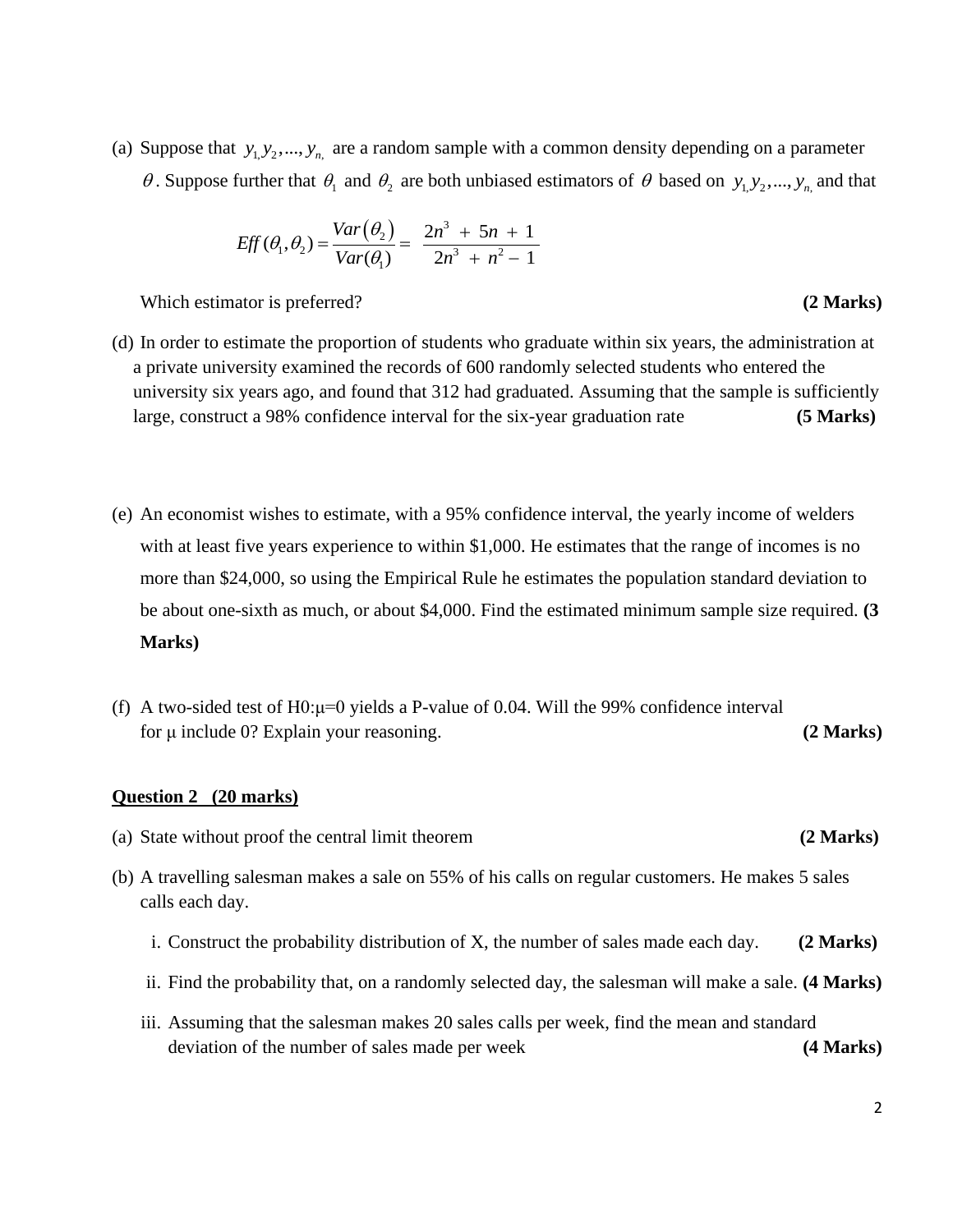- (c) Suppose that the mean cost across the country of a week supply of a product is \$36.6 with a standard deviation of \$ 1.7.
- i. Find the probability that the cost of a randomly selected week supply is between \$35 and \$40. **(4 Marks)**
	- ii. Find the probability that the mean cost of 20 randomly selected weeks' supply is between \$37 and \$40. **(4 Marks)**

# **Question 3 (20 marks)**

(b) Suppose a random sample  $x_1, x_2, ..., x_n$  of size n was collected from a Poisson population with unknown mean  $\theta$ .

|     | Use the method of maximum likelihood (ML) to estimate $\theta$ .      | $(6$ Marks) |
|-----|-----------------------------------------------------------------------|-------------|
| ii. | Determine if the ML estimator found in a above an unbiased estimator. | (3 Marks)   |

- (c) Suppose a random sample  $x_1, x_2, ..., x_n$  are iid with the Uniform distribution on the interval  $(0, \theta)$ Where  $\theta$  ( $\theta$ >0) is the unknown parameter. iii. Derive the method of moments estimator for  $\theta$ **(4 Marks)** 
	- iv. Is the method of moment estimator derived above a consistent estimator? **(7 Marks)**

# **Question 4 (20 marks)**

- (a) Differentiate between type I error and type II error as used in hypothesis testing **(4 Marks)**
- (b) In the past the average length of an outgoing telephone call from a business office has been 143 seconds. A manager claims that the average has decreased after the introduction of policy changes. A sample of 100 telephone calls produced a mean of 133 seconds, with a standard deviation of 35 seconds. At the 1% level of significance test the managers claim. Use the rejection region approach. **(7 Marks)**
- (c) In the previous year the proportion of deposits in checking accounts at a certain bank that were made electronically was 45%. The bank wishes to determ1ine if the proportion is higher this year. It examined 20,000 deposit records and found that 9,217 were electronic. Determine, at the 1% level of significance, whether the data provide sufficient evidence to conclude that more than 45% of all deposits to checking accounts are now being made electronically. Use the p-value approach. **(9 Marks)**